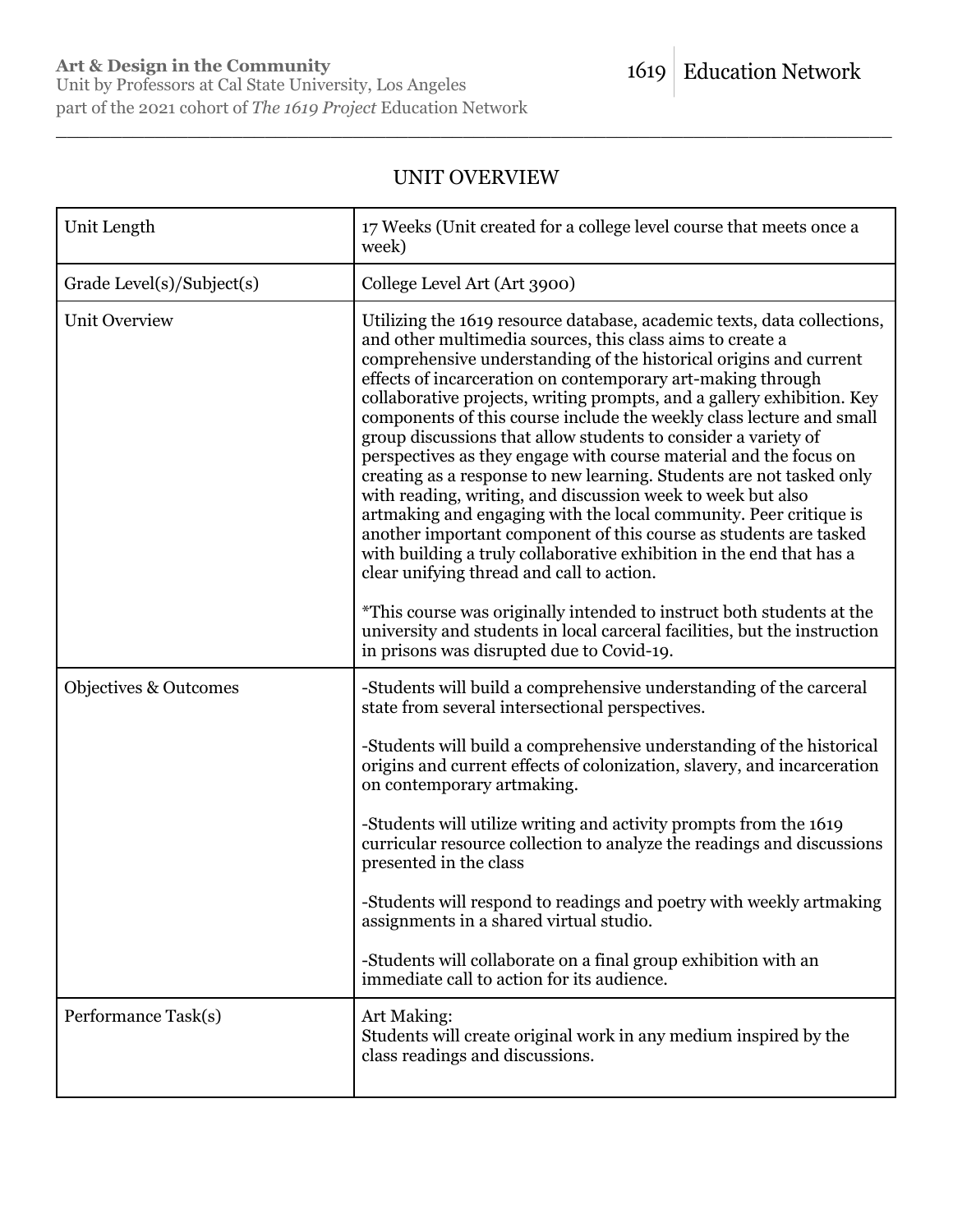Unit by Professors at Cal State University, Los Angeles part of the 2021 cohort of *The 1619 Project* Education Network

|                       | During the first half of the semester, students will utilize the studio<br>portion of the class to brainstorm ideas, and will be expected to<br>present sketches/ notes/ photos/ recordings during the first round of<br>critiques. |
|-----------------------|-------------------------------------------------------------------------------------------------------------------------------------------------------------------------------------------------------------------------------------|
|                       | During the second half of the semester, students will create an<br>artwork or series of works for a culminating group exhibition with a<br>call to action for its audience.                                                         |
| Assessment/Evaluation | -Participation in remote discussion boards<br>-Class participation via Zoom<br>-Participation in virtual studio space<br>-Midterm Critique<br>-Final Critique<br>-Artist Statement                                                  |

\_\_\_\_\_\_\_\_\_\_\_\_\_\_\_\_\_\_\_\_\_\_\_\_\_\_\_\_\_\_\_\_\_\_\_\_\_\_\_\_\_\_\_\_\_\_\_\_\_\_\_\_\_\_\_\_\_\_\_\_\_\_\_\_\_\_\_\_\_\_\_\_\_\_\_\_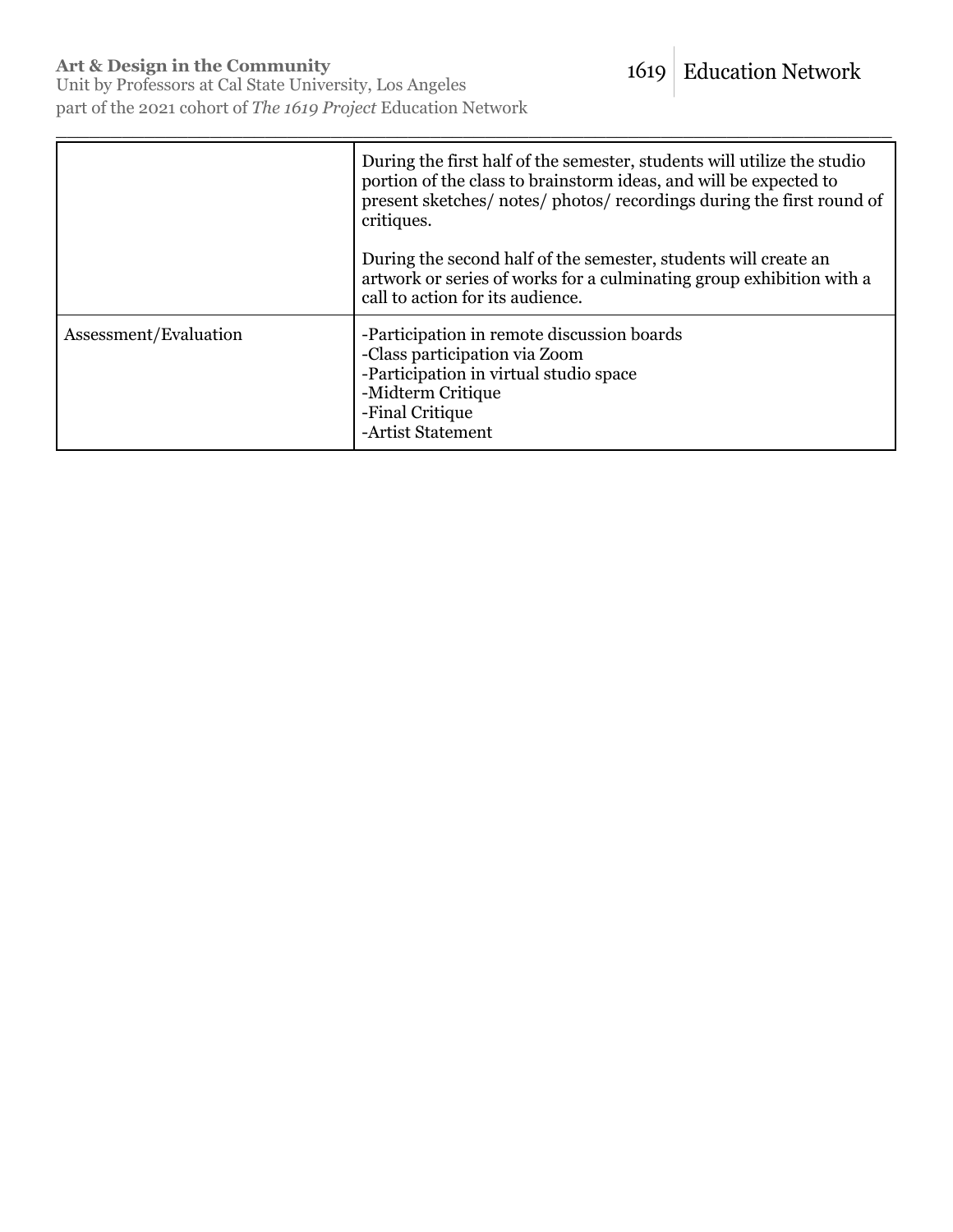### UNIT PACING/WEEKLY LESSONS

\_\_\_\_\_\_\_\_\_\_\_\_\_\_\_\_\_\_\_\_\_\_\_\_\_\_\_\_\_\_\_\_\_\_\_\_\_\_\_\_\_\_\_\_\_\_\_\_\_\_\_\_\_\_\_\_\_\_\_\_\_\_\_\_\_\_\_\_\_\_\_\_\_\_\_\_

### *Week 1*: Welcome

# Lesson Materials & Resources Letter to Anthony (Critical [Resistance\)](https://asterixjournal.com/letter-to-anthony-critical-resistance-by-suheir-hammad/) - Suheir Hammad Lesson Activities 1. Short introduction of faculty Oliverio's and Gabriel's social-justice-focused work 2. Introduce the Pulitzer Center and *The 1619 Project* Review involvement with *1619* Education Network 2021 cohort and provide students with online project resource links 3. Student Introductions Each student will share for 3-5 minutes: ● Have you made art or done creative writing before? • Who do you know personally that inspires you? • What are some hobbies or things that you enjoy? ● Option to share any personal experience with the carceral system 4. Read as a class Letter to Anthony (Critical [Resistance\)](https://asterixjournal.com/letter-to-anthony-critical-resistance-by-suheir-hammad/) - Suheir Hammad 5. Breakout Rooms In small groups, students answer the following questions: ● What is a criminal? • Did your own definition of a criminal change after reading Hammad's poem? Why or why not?

#### Student Prework For The Following Week

**Read:**

[Excerpt](https://1619education.org/sites/default/files/2022-02/Dean%20Spade%20-%20Mutual%20Aid.pdf) from Dean Spade's Mutual Aid, Excerpt from [Revolutionary](https://1619education.org/sites/default/files/2022-02/Newton%20-%20Revolutionary%20Suicide.pdf) Suicide, Huey P. Newton

#### **Review:**

Research one of the following groups active during the Civil Rights Movement with particular attention to community care efforts:

- Black Panthers
- Brown Berets
- Young Lords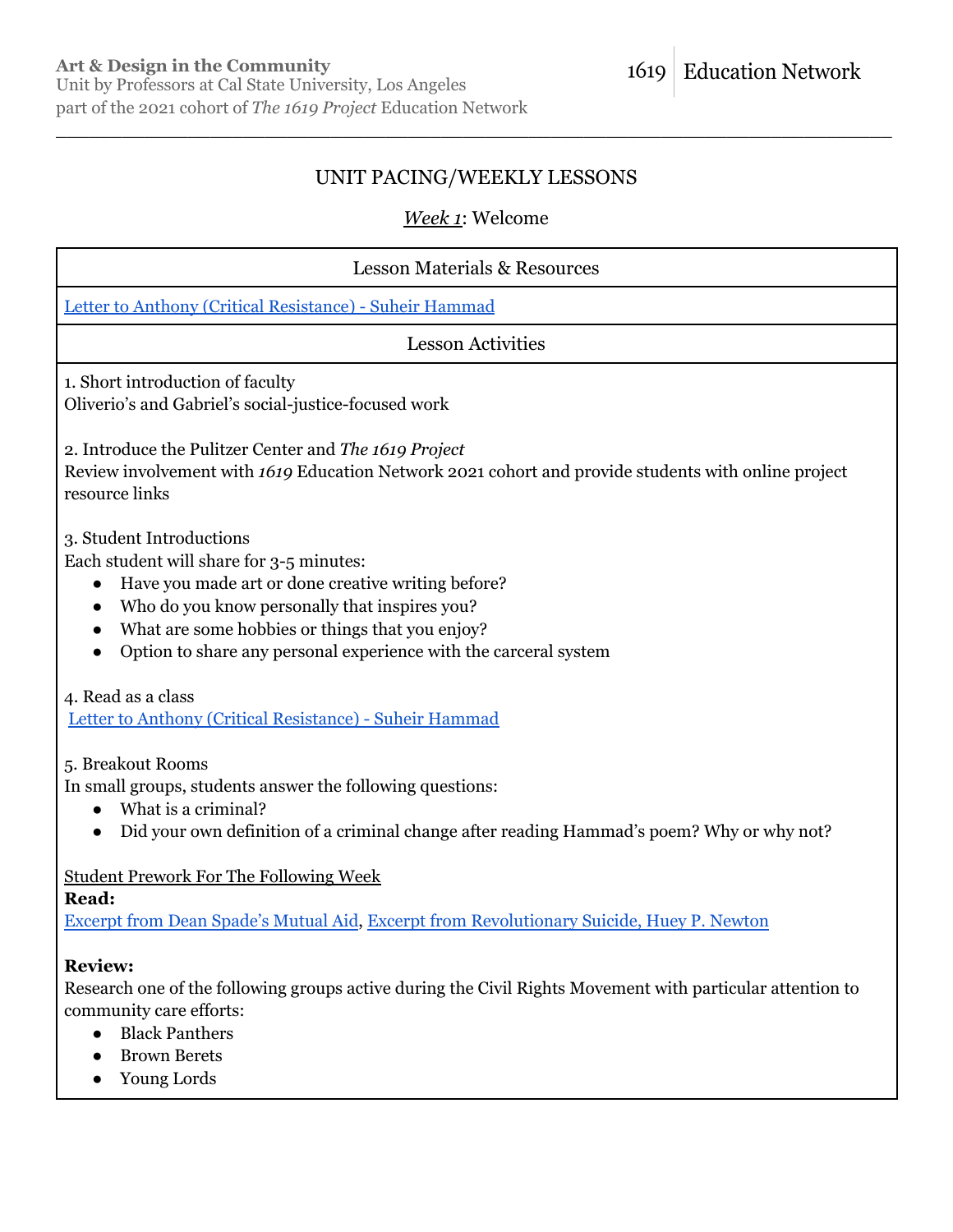### **Art & Design in the Community**

#### ● American Indian Movement

### **Write:**

Submit as Canvas Assignment: Week 1

- Prompt #2 Oral History [Pulitzer](https://pulitzercenter.org/builder/lesson/activities-extend-student-engagement) Center Activity (Lesson 1 or 2)
- One to two paragraphs summarizing what you learned about a Civil Rights activist group, including why you chose the group you did.

\_\_\_\_\_\_\_\_\_\_\_\_\_\_\_\_\_\_\_\_\_\_\_\_\_\_\_\_\_\_\_\_\_\_\_\_\_\_\_\_\_\_\_\_\_\_\_\_\_\_\_\_\_\_\_\_\_\_\_\_\_\_\_\_\_\_\_\_\_\_\_\_\_\_\_\_

#### **Create:**

Respond in any art medium to the *Letter to Anthony (Critical [Resistance\)](https://asterixjournal.com/letter-to-anthony-critical-resistance-by-suheir-hammad/)* by Suheir Hammad, which we read as a group in class. Please post a digital copy or other visual record of your work (video, link, process photos, etc) to the "Week 1" board in the class Trello.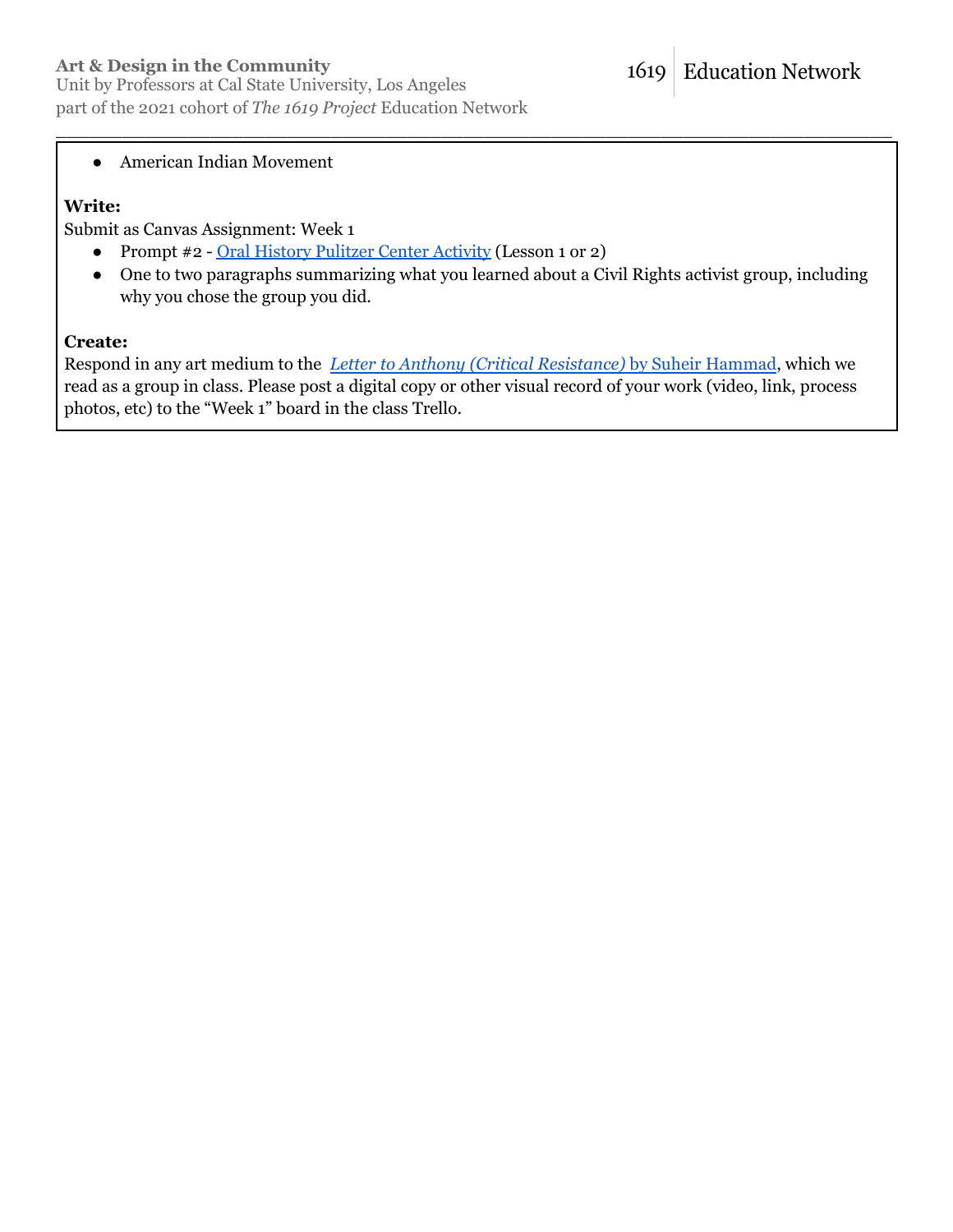1619

**Education Network** 

### *Week 2*: Mutual Aid

\_\_\_\_\_\_\_\_\_\_\_\_\_\_\_\_\_\_\_\_\_\_\_\_\_\_\_\_\_\_\_\_\_\_\_\_\_\_\_\_\_\_\_\_\_\_\_\_\_\_\_\_\_\_\_\_\_\_\_\_\_\_\_\_\_\_\_\_\_\_\_\_\_\_\_\_

### Lesson Materials & Resources

[Excerpt](https://1619education.org/sites/default/files/2022-02/Dean%20Spade%20-%20Mutual%20Aid.pdf) from Dean Spade's Mutual Aid Excerpt from [Revolutionary](https://1619education.org/sites/default/files/2022-02/Newton%20-%20Revolutionary%20Suicide.pdf) Suicide, Huey P. Newton

Pulitzer Center Activities to Extend Student [Engagement](https://pulitzercenter.org/builder/lesson/activities-extend-student-engagement) with 1619 *Short Speech to My [Friends](https://www.poetryfoundation.org/poems/58014/short-speech-to-my-friends)* by Amiri Baraka

Lesson Activities

#### 1. Group Discussion

- Review the assigned Dean Spade reading and share any thoughts or impressions
- Share which Civil Rights activist groups you researched and what you learned

2. Framing

Last semester, this week's assignment asked students to find a mutual aid organization to become involved with. What we found was that many students did not understand the distinction between mutual aid and charitable acts, and furthermore that there is less direct involvement when there is an option to donate monetarily.

One submission for this assignment stood out as an exceptional independent effort: A student engaged in direct mutual aid by creating a corkboard on their dorm room door with commonly-needed supplies someone might not have on hand: ramen noodles, tampons, bus fare, pens, other small items dorm mates might need

3. Breakout Rooms

Students discuss the phrase "Solidarity not Charity". Students reflect on what they believe to be the distinction between the two?

4. Read as a Class

*Short Speech to My [Friends](https://www.poetryfoundation.org/poems/58014/short-speech-to-my-friends)* by Amiri Baraka

Student Prework For The Following Week

**Read:**

[Excerpts](https://1619education.org/sites/default/files/2022-02/Balko%20-%20Rise%20of%20the%20Warrior%20Cop.pdf) from *Rise of the Warrior Cop* by Radley Balko, and *Are Prisons [Obsolete?](https://1619education.org/sites/default/files/2022-02/Are%20Prisons%20Obsolete.pdf)* By Dr. Angela Davis

**Review:**

A Database of Known Associates of Deputy Gangs in the Los Angeles Sheriff's [Department](https://lasdgangs.knock-la.com/)

**Act:**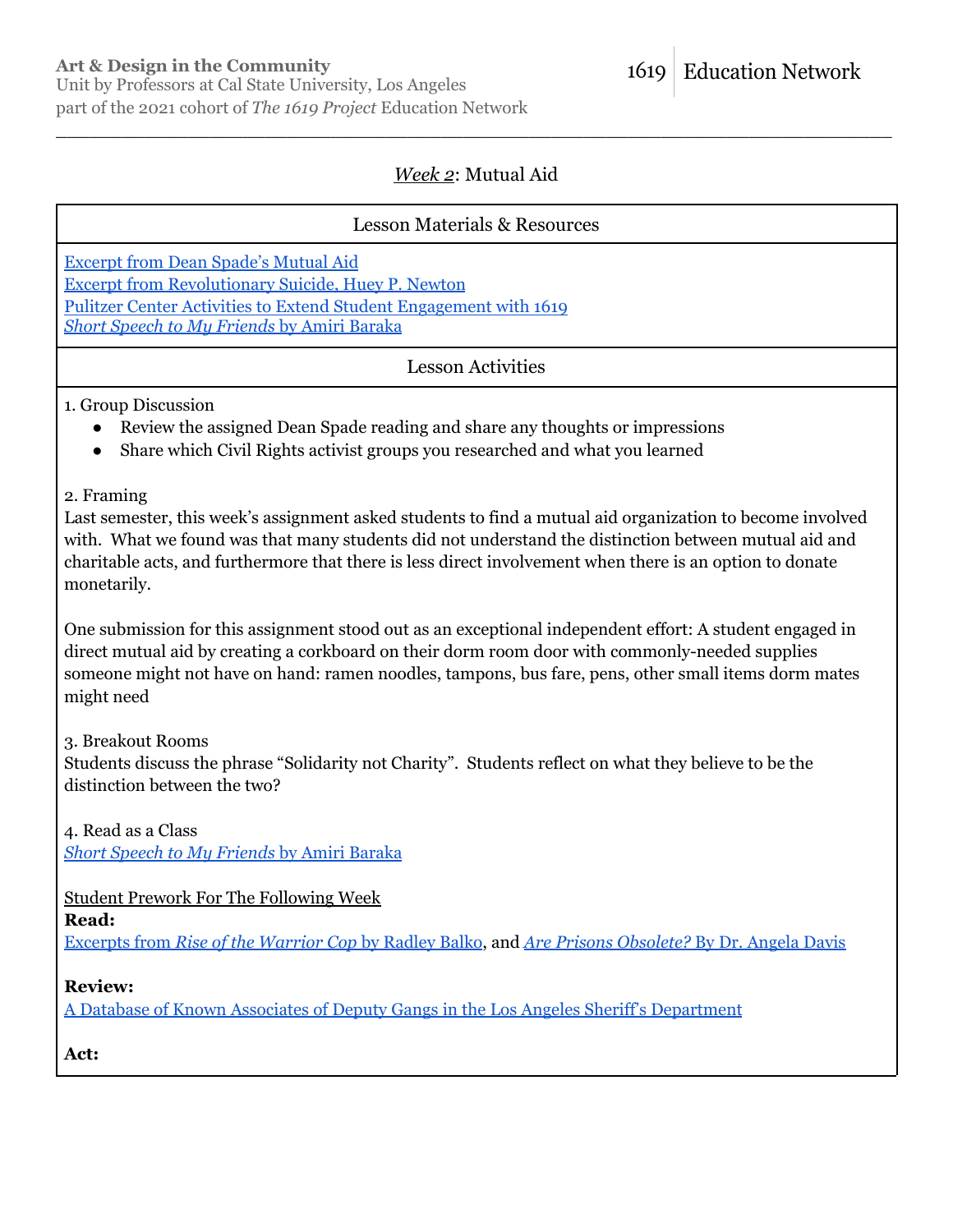Participate in an act of mutual aid that *does not* involve donating money to an organization. Consider what you can reasonably give, who makes up your immediate community, and what their needs are. Can you cook? Do you have a car to give someone a ride somewhere? Do you have access to a studio or a lab that someone else cannot reasonably get to in order to complete their assignments? Solidarity relies on our interconnectedness with those around us, offering and accepting aid as needed. The purpose of this assignment is to put you in that mindset for the duration of this class.

\_\_\_\_\_\_\_\_\_\_\_\_\_\_\_\_\_\_\_\_\_\_\_\_\_\_\_\_\_\_\_\_\_\_\_\_\_\_\_\_\_\_\_\_\_\_\_\_\_\_\_\_\_\_\_\_\_\_\_\_\_\_\_\_\_\_\_\_\_\_\_\_\_\_\_\_

### **Write:**

Submit as Canvas Assignment: Week 2

- Prompt #5 Mapping Your [Community's](https://pulitzercenter.org/builder/lesson/activities-extend-student-engagement) Connections to Slavery Pulitzer Center Activity
- One Paragraph about your act of Mutual Aid What did you do or make? Who was it intended to help? What was the immediate impact of your act of service?

### **Create:**

Respond in any art medium to the poem *Short Speech to my [Friends](https://www.poetryfoundation.org/poems/58014/short-speech-to-my-friends)* by Amiri Baraka, which we read as a group in class. Please post a digital copy or other visual record of your work (video, link, process photos, etc) to "Week 2" board in the class Trello.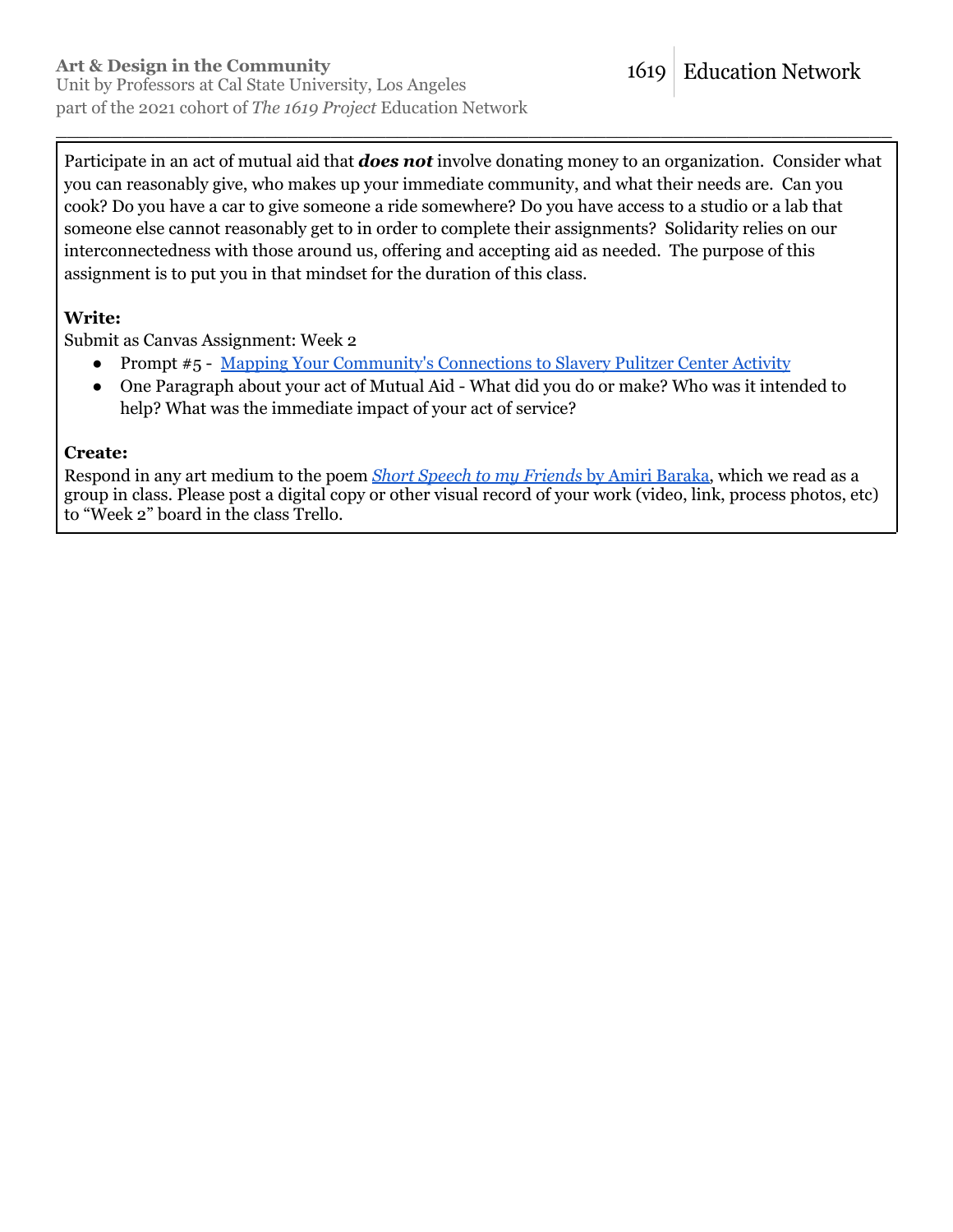### *Week 3*: The Carceral State

\_\_\_\_\_\_\_\_\_\_\_\_\_\_\_\_\_\_\_\_\_\_\_\_\_\_\_\_\_\_\_\_\_\_\_\_\_\_\_\_\_\_\_\_\_\_\_\_\_\_\_\_\_\_\_\_\_\_\_\_\_\_\_\_\_\_\_\_\_\_\_\_\_\_\_\_

### Lesson Materials & Resources

[Excerpts](https://1619education.org/sites/default/files/2022-02/Balko%20-%20Rise%20of%20the%20Warrior%20Cop.pdf) from *Rise of the Warrior Cop* by Radly Balko

[Excerpts](https://1619education.org/sites/default/files/2022-02/Are%20Prisons%20Obsolete.pdf) from *Are Prisons Obsolete* by Dr. Angela Davis

A Database of Known Associates of Deputy Gangs in the Los Angeles Sheriff's [Department](https://lasdgangs.knock-la.com/)

Pulitzer Center Activities to Extend Student [Engagement](https://pulitzercenter.org/builder/lesson/activities-extend-student-engagement) with 1619

*A [Post-Modern](https://www.poetryfoundation.org/poetrymagazine/poems/55855/a-postmodern-two-step) Two Step* by Reginald Dwayne Betts

Lesson Activities

1. Group Discussion

- Share your experience with the mutual aid assignment.
- Share your thoughts/feelings regarding the LAPD database
- Share anything that stood out from the assigned readings by Balko and Dr. Davis.

2. Breakout Rooms

In small groups students discuss the following:

- Who or what do our current systems of policing and incarceration protect?
- How do prisons function as part of our larger economic and societal systems?

3. Read as a Class

*A [Post-Modern](https://www.poetryfoundation.org/poetrymagazine/poems/55855/a-postmodern-two-step) Two Step* by Reginald Dwayne Betts

4. Brief Check ins

Instructor poses following questions for student reflection:

- What do you hope to explore through your studio work in this class?
- What medium(s) do you plan to use?
- What is your personal motivation behind the work you want to make?

### Student Prework For The Following Week

**Read:**

- *The Master's Tools will Never Dismantle the Master's House* by Audre Lorde
- *Reggie's Disappearing Act* from *Undanced Dances Through Prison Walls During a Pandemic*

### **Watch:**

*The Urgency of [Intersectionality](https://www.ted.com/talks/kimberle_crenshaw_the_urgency_of_intersectionality?language=en)* - Kimberle Crenshaw TED Talk

### **Write:**

Submit as Canvas Assignment: Week 3

● Prompt #3 - Ouote [Museum](https://pulitzercenter.org/builder/lesson/activities-extend-student-engagement) Pulitzer Center Activity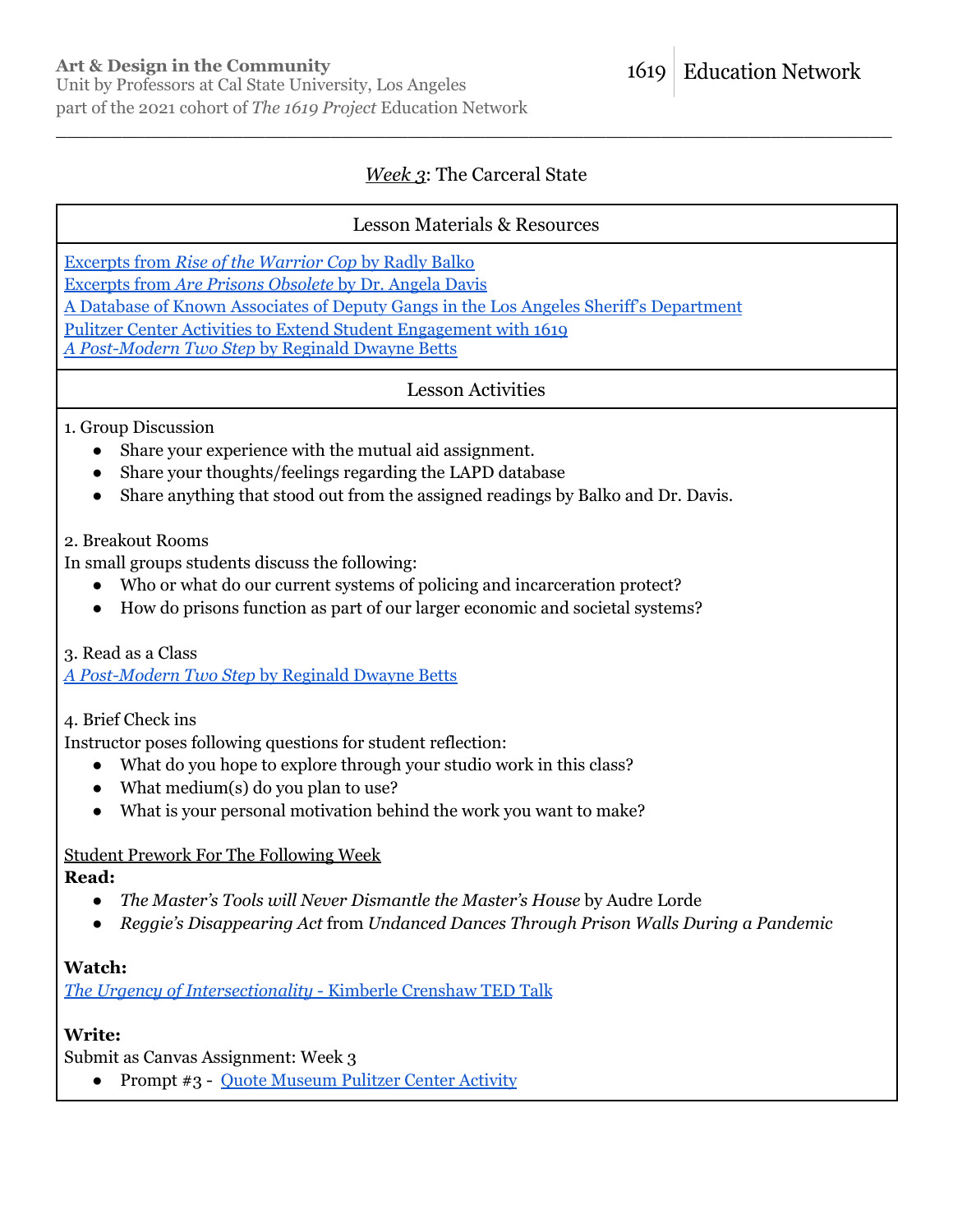#### **Create:**

Respond in any art medium to the Betts poem we read together in class, the Lorde reading, or the excerpt from *Undanced Dances*. Please post a digital copy or other visual record of your work (video, link, process photos, etc) to the "Week 3" board in the class Trello.

\_\_\_\_\_\_\_\_\_\_\_\_\_\_\_\_\_\_\_\_\_\_\_\_\_\_\_\_\_\_\_\_\_\_\_\_\_\_\_\_\_\_\_\_\_\_\_\_\_\_\_\_\_\_\_\_\_\_\_\_\_\_\_\_\_\_\_\_\_\_\_\_\_\_\_\_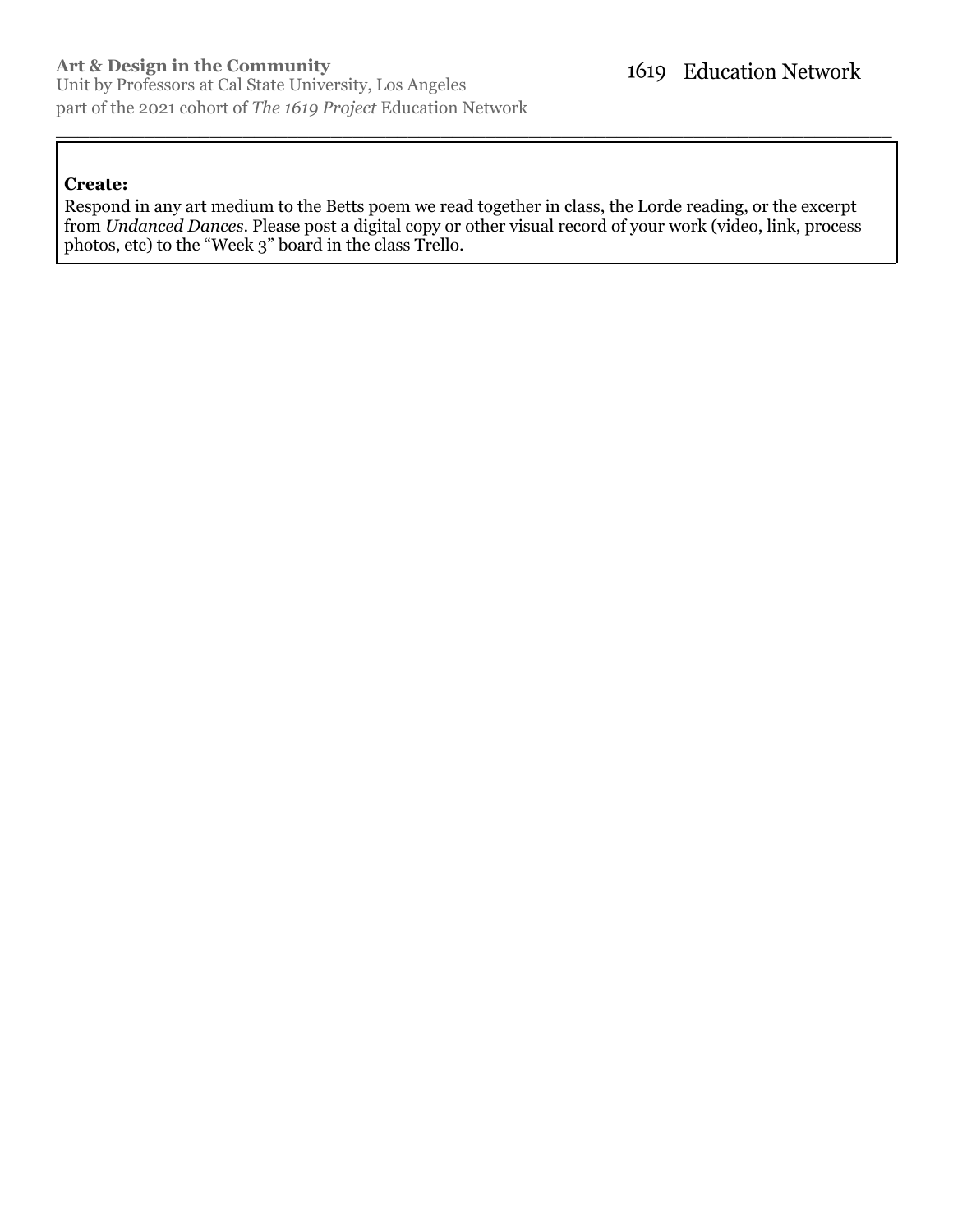### *Week 4*: Intersectionality

\_\_\_\_\_\_\_\_\_\_\_\_\_\_\_\_\_\_\_\_\_\_\_\_\_\_\_\_\_\_\_\_\_\_\_\_\_\_\_\_\_\_\_\_\_\_\_\_\_\_\_\_\_\_\_\_\_\_\_\_\_\_\_\_\_\_\_\_\_\_\_\_\_\_\_\_

### Lesson Materials & Resources

*The Master's Tools will Never Dismantle the Master's House* by Audre Lorde *Reggie's Disappearing Act* from *Undanced Dances Through Prison Walls During a Pandemic The Urgency of [Intersectionality](https://www.ted.com/talks/kimberle_crenshaw_the_urgency_of_intersectionality?language=en)* - Kimberle Crenshaw TED Talk Pulitzer Center Activities to Extend Student [Engagement](https://pulitzercenter.org/builder/lesson/activities-extend-student-engagement) with 1619

#### Lesson Activities

#### 1. Group Discussion

● Discuss takeaways from the TED Talk video about Intersectionality

#### 2. Breakout Rooms

In small groups students discuss the following questions:

- What intersections of oppression do you occupy?
- What intersections of privilege do you occupy?

#### Student Prework For The Following Week

Choose your strongest or most interesting visual response posted to Trello so far. Expand or improve upon the idea to create either 5-7 new images or pages of writing, or one video or performance piece based on the ideas you've explored so far. We will critique the new work as a group over the next two weeks of class. Post new and improved-upon work to the "Midterm Critique" board in the class Trello. We will use Trello as the mode of presentation for the critique, so please upload your work before our next class meeting.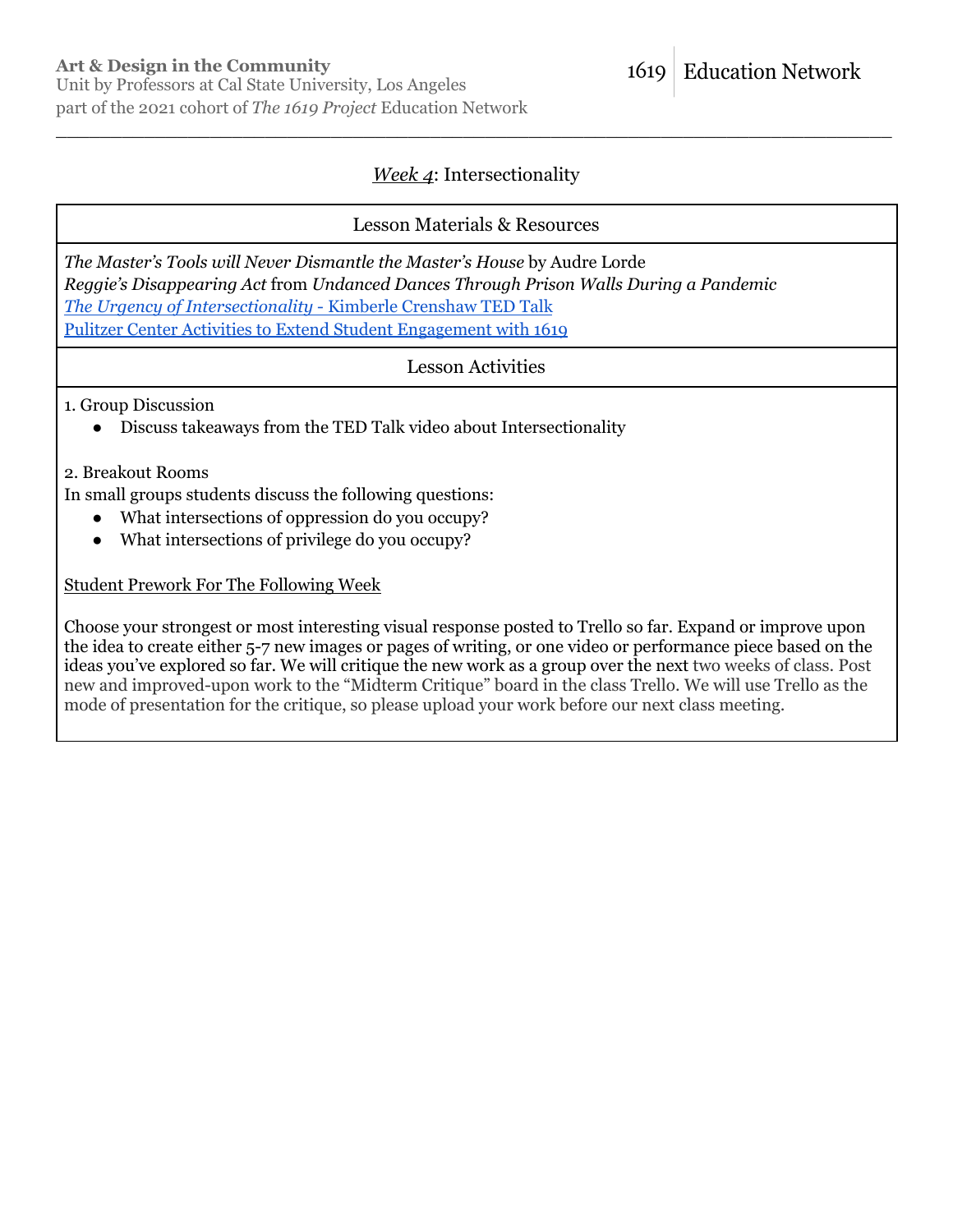### **Art & Design in the Community**

Unit by Professors at Cal State University, Los Angeles part of the 2021 cohort of *The 1619 Project* Education Network

#### \_\_\_\_\_\_\_\_\_\_\_\_\_\_\_\_\_\_\_\_\_\_\_\_\_\_\_\_\_\_\_\_\_\_\_\_\_\_\_\_\_\_\_\_\_\_\_\_\_\_\_\_\_\_\_\_\_\_\_\_\_\_\_\_\_\_\_\_\_\_\_\_\_\_\_\_ *Weeks 5-6*: Critique

#### Lesson Materials & Resources

Student Creative Pieces

List of Aspects to Address during Group Critique

- **Technical:** How does the use of the chosen medium contribute to or distract from the overall impression of the work?
- **Association**: What does the work "say", remind you of, or make you think of?
- **Conceptual**: What ideas and references can you see in the work? Do you see the influence of other artists or movements?

### Lesson Activities

- 1. Students evaluate peer work for the final exhibition:
	- What to develop further
	- What to discard (if anything)
	- What needs clarification

#### Student Prework For The Following Week

#### **Read:**

California's First Mass [Incarceration](https://history.ucla.edu/sites/default/files/madley_article.pdf) System Chained [Migration:](https://pulitzercenter.org/sites/default/files/inline-images/kc3b4EirydAegLWVOu8ifDwb3hPwENzgp5KY0782ZvLsrvmRZZ.pdf) How Slavery Made Its Way West

### **Review:**

<https://www.landgrabu.org/>

### **Write:**

Submit as Canvas Assignment: Week 6

● Based on the feedback you received from your peers during group critique, write a first draft of an artist statement for the final exhibition.

**Act:**

Find out whose land you occupy using the [native-land.ca](https://native-land.ca/) map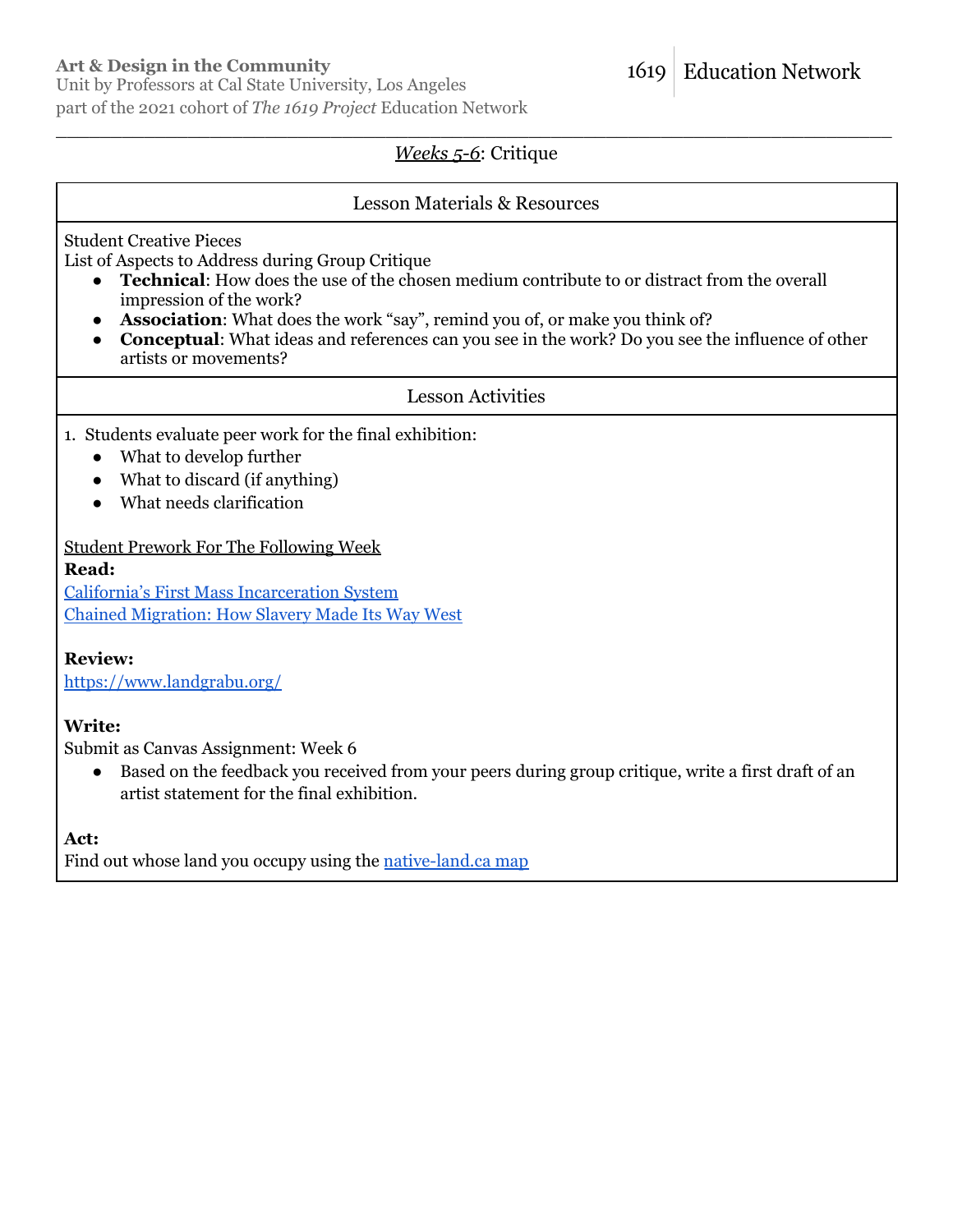### *Week 7*: Colonization

\_\_\_\_\_\_\_\_\_\_\_\_\_\_\_\_\_\_\_\_\_\_\_\_\_\_\_\_\_\_\_\_\_\_\_\_\_\_\_\_\_\_\_\_\_\_\_\_\_\_\_\_\_\_\_\_\_\_\_\_\_\_\_\_\_\_\_\_\_\_\_\_\_\_\_\_

### Lesson Materials & Resources

*Cloudy Day* by Jimmy [Santiago](https://www.poetryfoundation.org/poems/49563/cloudy-day-56d22bc3b944c) Baca Chained [Migration:](https://pulitzercenter.org/sites/default/files/inline-images/kc3b4EirydAegLWVOu8ifDwb3hPwENzgp5KY0782ZvLsrvmRZZ.pdf) How Slavery Made Its Way West

### Lesson Activities

1. Group Discussion

- Share what stood out to you in this week's readings?
- Whose tribal land do you live on?

#### *2.* Breakout Rooms

In small groups, students discuss the following questions:

- What relationships do you see between the Missions in California and American slavery?
- What is your level of familiarity with the LandBack movement, and how is it related to the broader concept of reparations?

3. Read as a Class

*Cloudy Day* by Jimmy [Santiago](https://www.poetryfoundation.org/poems/49563/cloudy-day-56d22bc3b944c) Baca

### Student Prework For The Following Week

**Read:**

A Broken [Healthcare](https://pulitzercenter.org/sites/default/files/inline-images/sZgqSRzeybbrKrepRI1P1kbGryvqVxDpwNP3H3n7N7MDwvE7n2.pdf) System *[Dissecting](https://drexel.edu/legacy-center/blog/overview/2018/november/dissecting-harriet-cole-uncovering-womens-history-in-the-archives/) Harriet Cole 'You've got bad blood': The horror of the Tuskegee syphilis [experiment](https://www.washingtonpost.com/news/retropolis/wp/2017/05/16/youve-got-bad-blood-the-horror-of-the-tuskegee-syphilis-experiment/) Inmates Weren't Told They Were Given An [Anti-Parasite](https://www.npr.org/2021/09/02/1033586429/anti-parasite-drug-covid-19-ivermectin-washington-county-arkansas) Drug Instead Of COVID-19 Meds*

**Optional Listen:**

How the Bad Blood [Started](https://www.nytimes.com/2019/09/13/podcasts/1619-slavery-healthcare.html)

### **Watch:**

Dr. Joy DeGruy Leary: Post [Traumatic](https://www.youtube.com/watch?v=BGjSday7f_8) Slave Disorder (The entire video is worth watching, but particularly 22:20 - 47:30 in relation to the readings for this week)

### **Create:**

Respond in any art medium to *Cloudy Day* by Jimmy [Santiago](https://www.poetryfoundation.org/poems/49563/cloudy-day-56d22bc3b944c) Baca, or to any of the readings from this week. Please post a digital copy or other visual record of your work (video, link, process photos, etc) to the "Week 7" class Trello.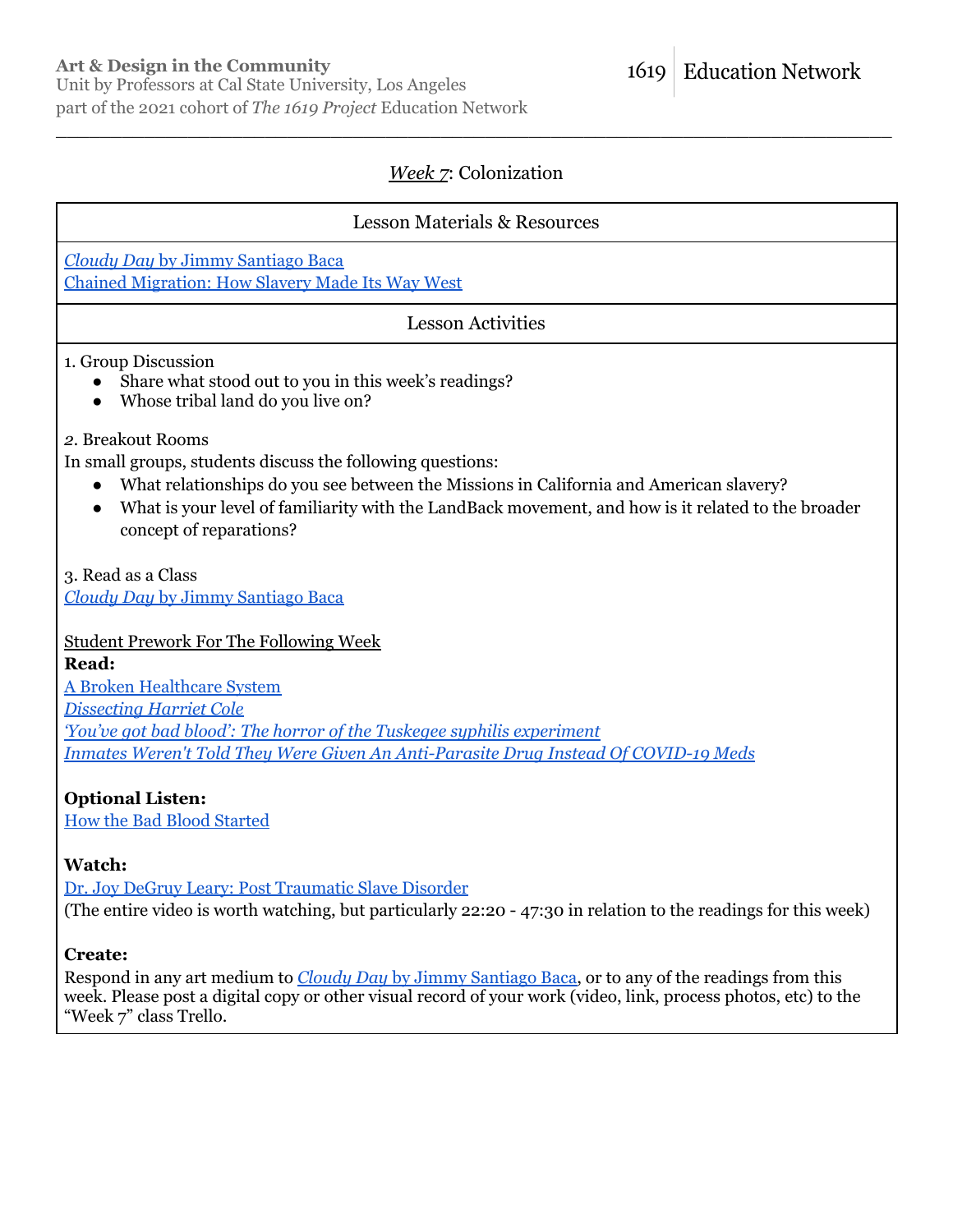### *Week 8*: American Medicine

\_\_\_\_\_\_\_\_\_\_\_\_\_\_\_\_\_\_\_\_\_\_\_\_\_\_\_\_\_\_\_\_\_\_\_\_\_\_\_\_\_\_\_\_\_\_\_\_\_\_\_\_\_\_\_\_\_\_\_\_\_\_\_\_\_\_\_\_\_\_\_\_\_\_\_\_

### Lesson Materials & Resources

A Broken [Healthcare](https://pulitzercenter.org/sites/default/files/inline-images/sZgqSRzeybbrKrepRI1P1kbGryvqVxDpwNP3H3n7N7MDwvE7n2.pdf) System

*[Dissecting](https://drexel.edu/legacy-center/blog/overview/2018/november/dissecting-harriet-cole-uncovering-womens-history-in-the-archives/) Harriet Cole*

*'You've got bad blood': The horror of the Tuskegee syphilis [experiment](https://www.washingtonpost.com/news/retropolis/wp/2017/05/16/youve-got-bad-blood-the-horror-of-the-tuskegee-syphilis-experiment/)*

*Inmates Weren't Told They Were Given An [Anti-Parasite](https://www.npr.org/2021/09/02/1033586429/anti-parasite-drug-covid-19-ivermectin-washington-county-arkansas) Drug Instead Of COVID-19 Meds*

Dr. Joy DeGruy Leary: Post [Traumatic](https://www.youtube.com/watch?v=BGjSday7f_8) Slave Disorder

*Hard Rock Returns to Prison from the Hospital for the Criminal Insane* by [Etheridge](https://www.poetryfoundation.org/poems/51367/hard-rock-returns-to-prison-from-the-hospital-for-the-criminal-insane) Knight

Lesson Activities

1. Group Discussion

Share what you were not previously aware of, or any personal reactions, to the information in the assigned readings

2. Breakout Rooms

Students discuss what they think is the common thread between the instances of non-consensual medical experimentation covered in the readings?

3. Read as a Class

*Hard Rock Returns to Prison from the Hospital for the Criminal Insane* by [Etheridge](https://www.poetryfoundation.org/poems/51367/hard-rock-returns-to-prison-from-the-hospital-for-the-criminal-insane) Knight

Student Prework For The Following Week

**Create:**

Respond in any art medium to any of the medical experimentation readings or to *Hard Rock [Returns](https://www.poetryfoundation.org/poems/51367/hard-rock-returns-to-prison-from-the-hospital-for-the-criminal-insane) to Prison from the Hospital for the Criminal Insane* by [Etheridge](https://www.poetryfoundation.org/poems/51367/hard-rock-returns-to-prison-from-the-hospital-for-the-criminal-insane) Knight. Please post a digital copy or other visual record of your work (video, link, process photos, etc) to the "Week 8" class Trello.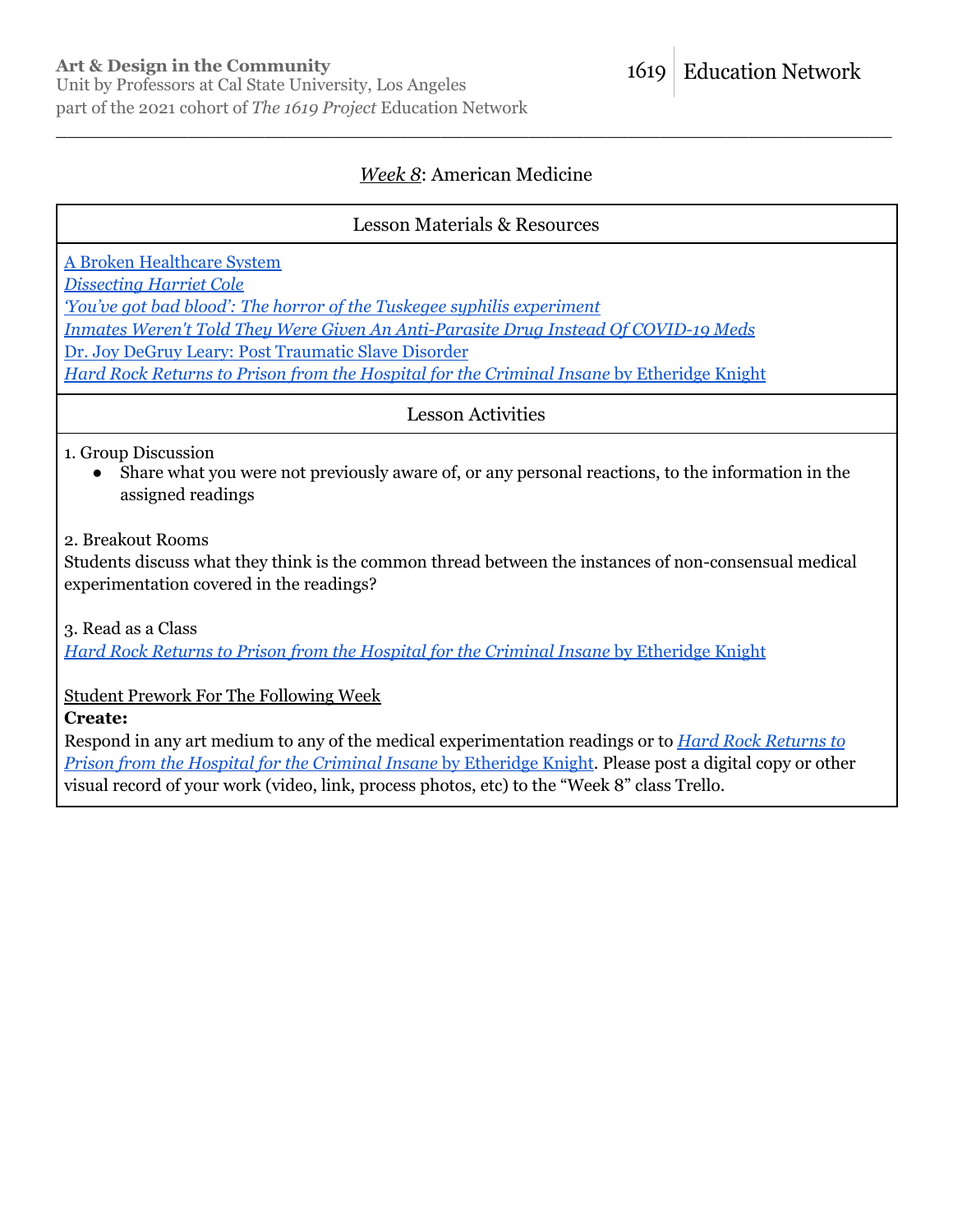### *Weeks 9-10*: Final Exhibition Brainstorm and Studio Day

\_\_\_\_\_\_\_\_\_\_\_\_\_\_\_\_\_\_\_\_\_\_\_\_\_\_\_\_\_\_\_\_\_\_\_\_\_\_\_\_\_\_\_\_\_\_\_\_\_\_\_\_\_\_\_\_\_\_\_\_\_\_\_\_\_\_\_\_\_\_\_\_\_\_\_\_

#### Lesson Materials & Resources

Student Guidelines for final group exhibition

#### Lesson Activities

Week 9

1. Group Discussion:

The class reviews the format, requirements, dates, and purpose of the final group exhibition.

2. Breakout Rooms

In small groups, students discuss the following:

- Which aspects of what you've learned so far do you want to address in the upcoming group exhibition?
- What would you like to include as a call to action for those viewing the exhibition?

#### Week 10 **No Lecture**

#### Student Prework For The Following Week

**Read:** How a Trio of [Black-Owned](https://www.nytimes.com/interactive/2020/04/13/t-magazine/black-art-galleries.html) Galleries Changed the Art World

#### **Watch:**

Explore at least three artist profile videos: Black Contemporary Art on TikTok [@pheauxtogenic](https://www.tiktok.com/@pheauxtogenic)

#### **Write:** Submit as Canvas Assignment: Week 10

- Work on your artist statement draft (created Week 6)
- One paragraph with details about an artist you learned about through @pheauxtogenic's videos

#### **Create:**

Taking into account peer feedback from the first critique, and adding aspects of material reviewed since then, begin refining a body of work for the final exhibition. Each student will exhibit 1-3 final works, however you will need to have 5-7 pieces prepared to discuss for the final critique, to be narrowed down for inclusion in the group exhibition based on peer feedback. Post any new or improved-upon work to the "Week 10-14 Studio" board in the class Trello.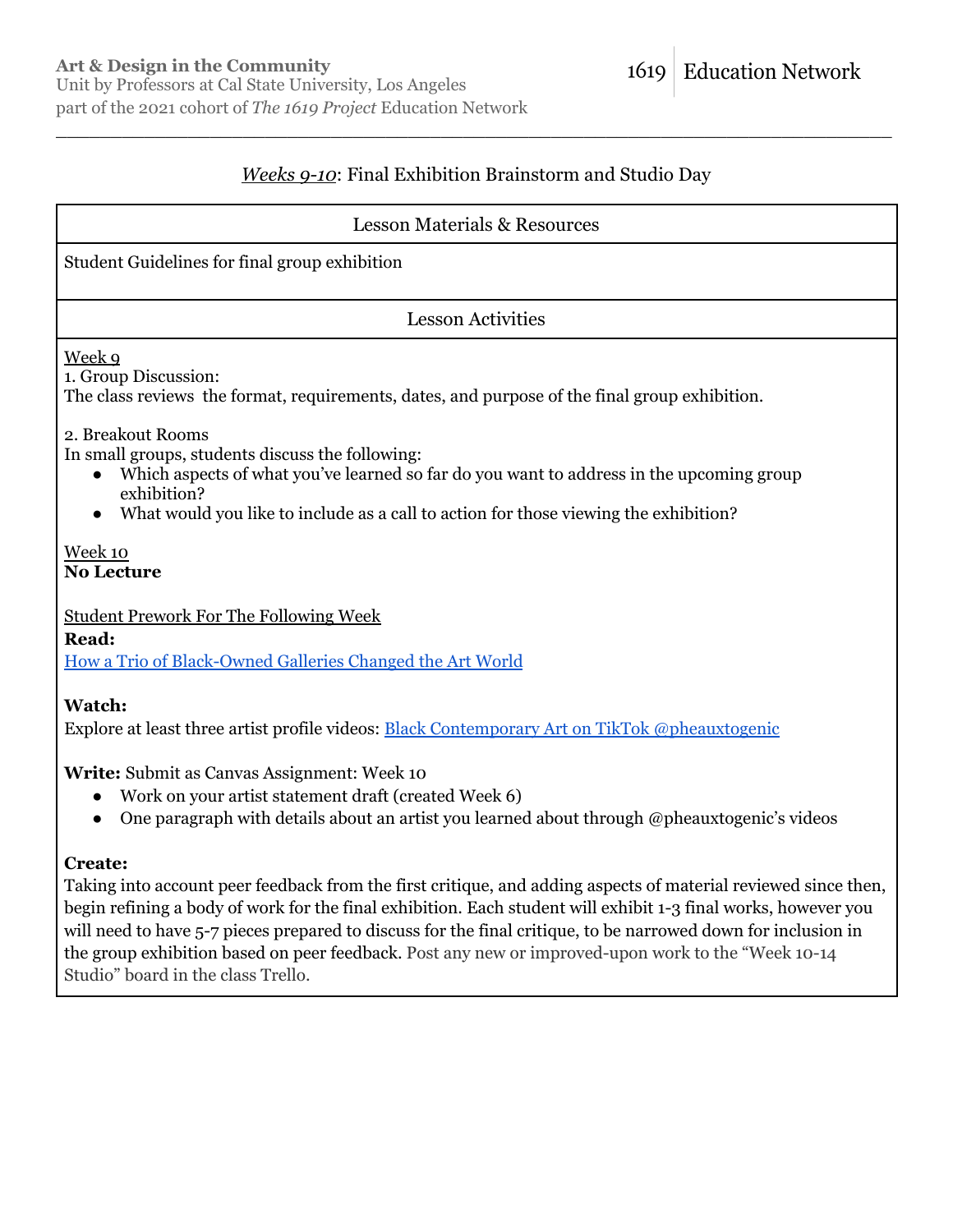### *Week 11*: Solo Field Trip

\_\_\_\_\_\_\_\_\_\_\_\_\_\_\_\_\_\_\_\_\_\_\_\_\_\_\_\_\_\_\_\_\_\_\_\_\_\_\_\_\_\_\_\_\_\_\_\_\_\_\_\_\_\_\_\_\_\_\_\_\_\_\_\_\_\_\_\_\_\_\_\_\_\_\_\_

#### Lesson Materials & Resources

How a Trio of [Black-Owned](https://www.nytimes.com/interactive/2020/04/13/t-magazine/black-art-galleries.html) Galleries Changed the Art World Black Contemporary Art on TikTok [@pheauxtogenic](https://www.tiktok.com/@pheauxtogenic)

#### Lesson Activities

#### **No Lecture**

1. Students find a current exhibition at a local community art space (list provided) and attend in person or remotely, or browse the work from a recent exhibition on the website, if available.

2. Canvas Discussion Board:

- Share some impressions about the exhibit you attended and whose work you saw.
- What is the role of community art spaces in building alternatives to the carceral state?
- How can curatorial work be informed by restorative justice?

#### Student Prework For The Following Week

#### **Read:**

*Bodies in Confinement: Negotiating Queer, Gender [Nonconforming,](https://1619education.org/sites/default/files/2022-02/Bodies%20in%20Confinement-%20Negotiating%20Queer%2C%20Gender%20Nonconforming%2C%20and%20Transwomen%E2%80%99s%20Gender%20and%20Sexuality%20behind%20Bars.pdf) and Transwomen's Gender and Sexuality behind Bars* by Nicole A. [Francisco](https://1619education.org/sites/default/files/2022-02/Bodies%20in%20Confinement-%20Negotiating%20Queer%2C%20Gender%20Nonconforming%2C%20and%20Transwomen%E2%80%99s%20Gender%20and%20Sexuality%20behind%20Bars.pdf) *California Begins Transfer of Prisoners to Facilities [Consistent](https://www.prisonlegalnews.org/news/2021/sep/1/california-begins-transfer-prisoners-facilities-consistent-prisoners-gender-identity/) with Prisoners' Gender Identity* by [Douglas](https://www.prisonlegalnews.org/news/2021/sep/1/california-begins-transfer-prisoners-facilities-consistent-prisoners-gender-identity/) Ankney

**Watch:**

Mykki Blanco recites 'I Want A Dyke For [President'](https://www.youtube.com/watch?v=y6DgawQdSlQ) - A film by Adinah Dancyger

**Create:**

Continue to develop your final body of work, drawing from this week's readings as well. Post any new or improved-upon work to the "Week 10-14 Studio" board in the class Trello.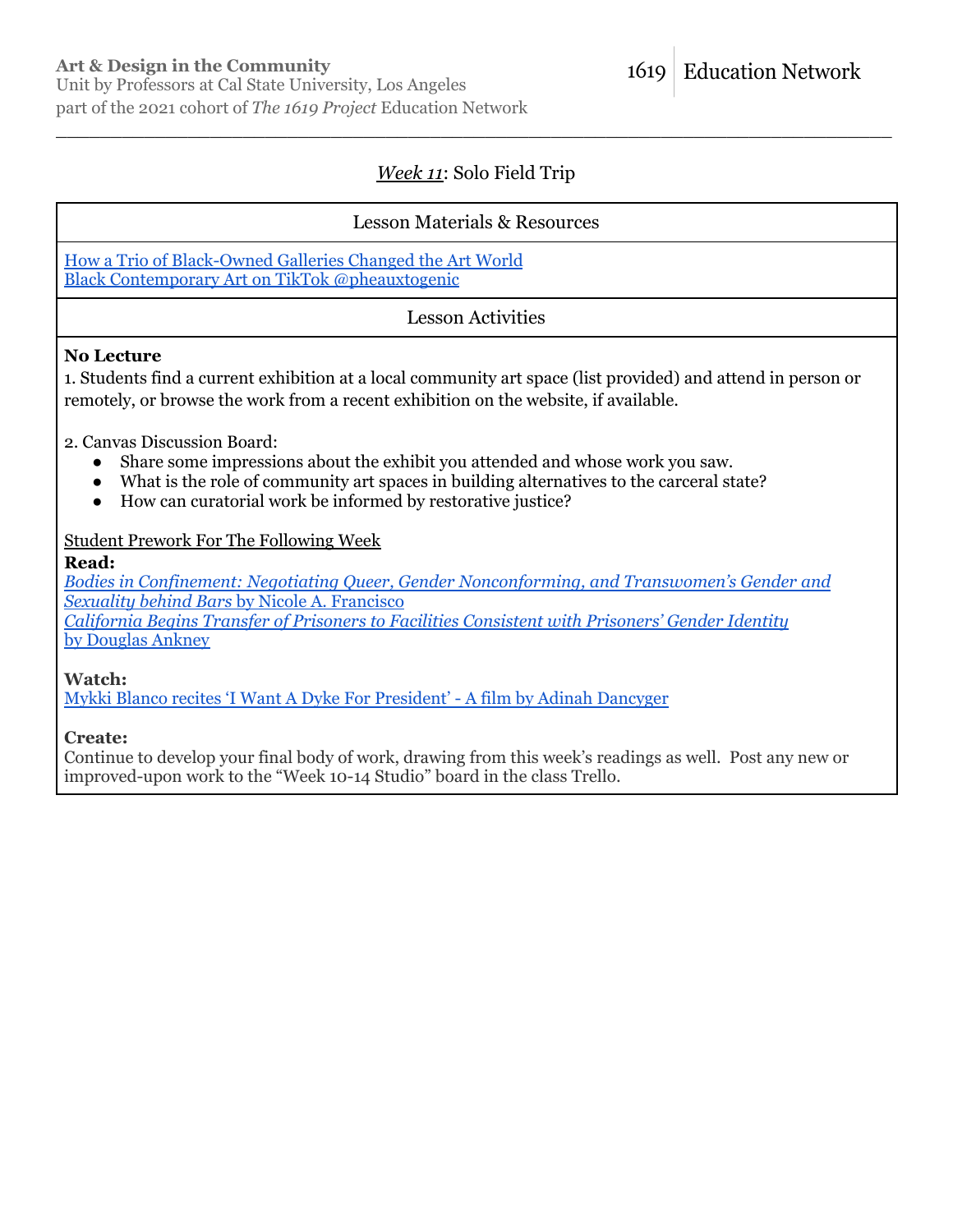### **Art & Design in the Community**

Unit by Professors at Cal State University, Los Angeles part of the 2021 cohort of *The 1619 Project* Education Network

#### \_\_\_\_\_\_\_\_\_\_\_\_\_\_\_\_\_\_\_\_\_\_\_\_\_\_\_\_\_\_\_\_\_\_\_\_\_\_\_\_\_\_\_\_\_\_\_\_\_\_\_\_\_\_\_\_\_\_\_\_\_\_\_\_\_\_\_\_\_\_\_\_\_\_\_\_ *Week 12*: Gender

### Lesson Materials & Resources

*Bodies in Confinement: Negotiating Queer, Gender [Nonconforming,](https://1619education.org/sites/default/files/2022-02/Bodies%20in%20Confinement-%20Negotiating%20Queer%2C%20Gender%20Nonconforming%2C%20and%20Transwomen%E2%80%99s%20Gender%20and%20Sexuality%20behind%20Bars.pdf) and Transwomen's Gender and Sexuality behind Bars* by Nicole A. [Francisco](https://1619education.org/sites/default/files/2022-02/Bodies%20in%20Confinement-%20Negotiating%20Queer%2C%20Gender%20Nonconforming%2C%20and%20Transwomen%E2%80%99s%20Gender%20and%20Sexuality%20behind%20Bars.pdf) *California Begins Transfer of Prisoners to Facilities [Consistent](https://www.prisonlegalnews.org/news/2021/sep/1/california-begins-transfer-prisoners-facilities-consistent-prisoners-gender-identity/) with Prisoners' Gender Identity* by [Douglas](https://www.prisonlegalnews.org/news/2021/sep/1/california-begins-transfer-prisoners-facilities-consistent-prisoners-gender-identity/) Ankney

Mykki Blanco recites 'I Want A Dyke For [President'](https://www.youtube.com/watch?v=y6DgawQdSlQ) - A film by Adinah Dancyger

Lesson Activities

1. Group Discussion

- How do our current systems reinforce colonial gender structures?
- What carceral functions does enforcing a gender binary serve?

2. Breakout Rooms:

Students share what they have been working on in small groups. Students give feedback to peers (mini-critique) and take notes on the feedback they're given about their work.